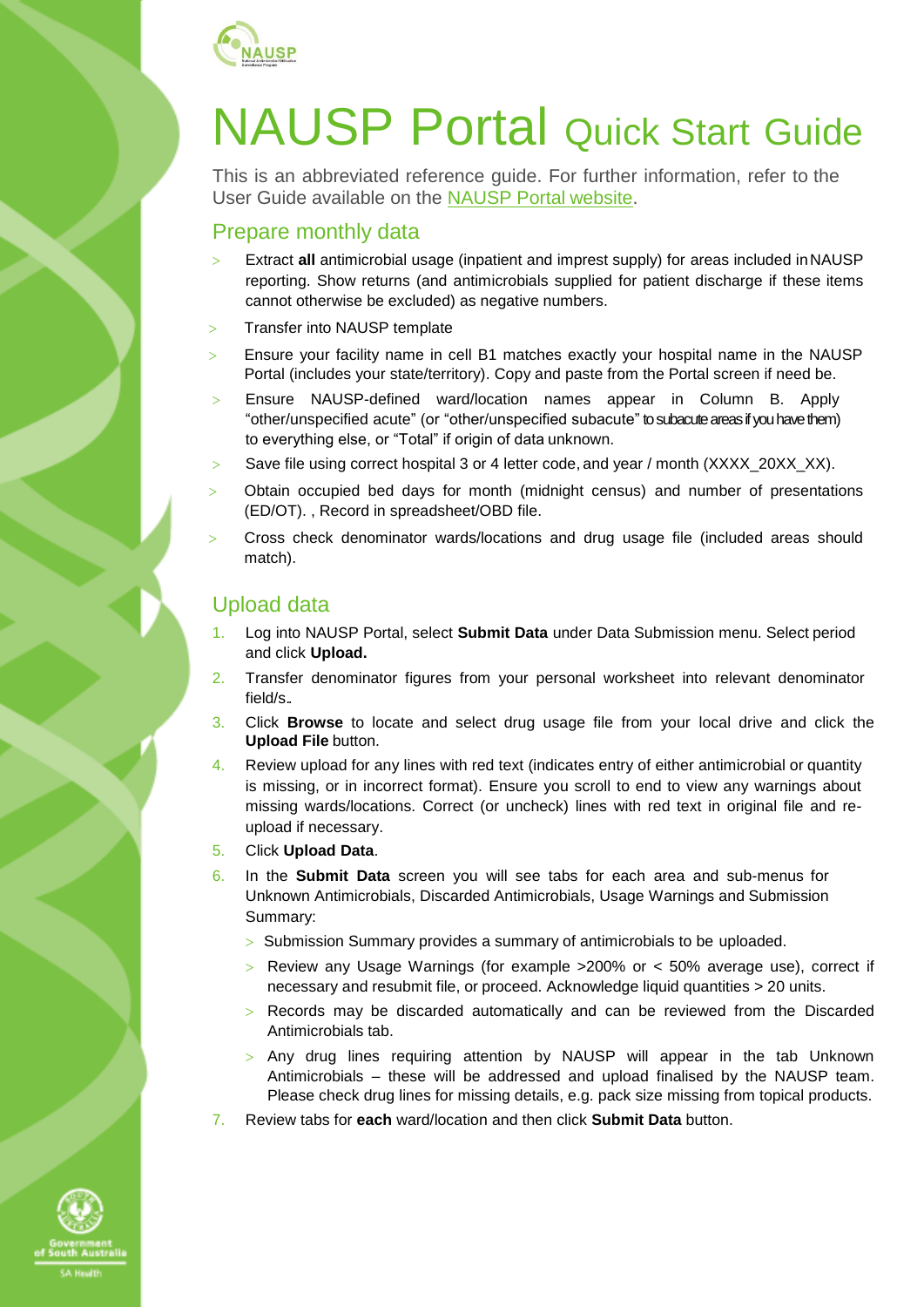## Generate reports

- 1. Log into NAUSP Portal, select **Generate Reports** under Data Analysis menu.
- 2. Select facility and enter date range for report.
- 3. Report Template should display "Standard NAUSP Report" (and "Location Report" if your facility contributes granular ward/location data).
- 4. Select a Report. Options depend on which Report Template was selected.
- 5. Select one comparator. Available options are displayed in a table. Only blue check boxes may be selected.
- 6. Click **Schedule**  you should receive a confirmation message, and report emailed to you within 24hrs (normally about 10 minutes).

| <b>Name</b>                          | Output                     | <b>Extra Information</b>              |
|--------------------------------------|----------------------------|---------------------------------------|
| Standard NAUSP report (TOTAL)        | Standard set of charts     |                                       |
| Standard NAUSP report (with          | Standard set of charts for |                                       |
| Critical Care)                       | both Critical Care and     |                                       |
|                                      | non-critical care areas    |                                       |
| <b>Standard Location Contributor</b> | Standard set of charts     | Data pulled from any ward/location    |
| report                               |                            | data you are registered for           |
|                                      | Standard set of charts     | Ward/location within hospital         |
| Standard Intra-hospital              |                            | benchmarked against total-hospital    |
| Location report                      |                            | usage. No other facility's data       |
|                                      |                            | included.                             |
|                                      | Tailored charts for        | Agents have been selected to better   |
| NAUSP Location-specific report       | ward/location              | represent each ward/location eligible |
|                                      |                            | for granular reporting.               |

#### **Reports (new content available from April 2021):**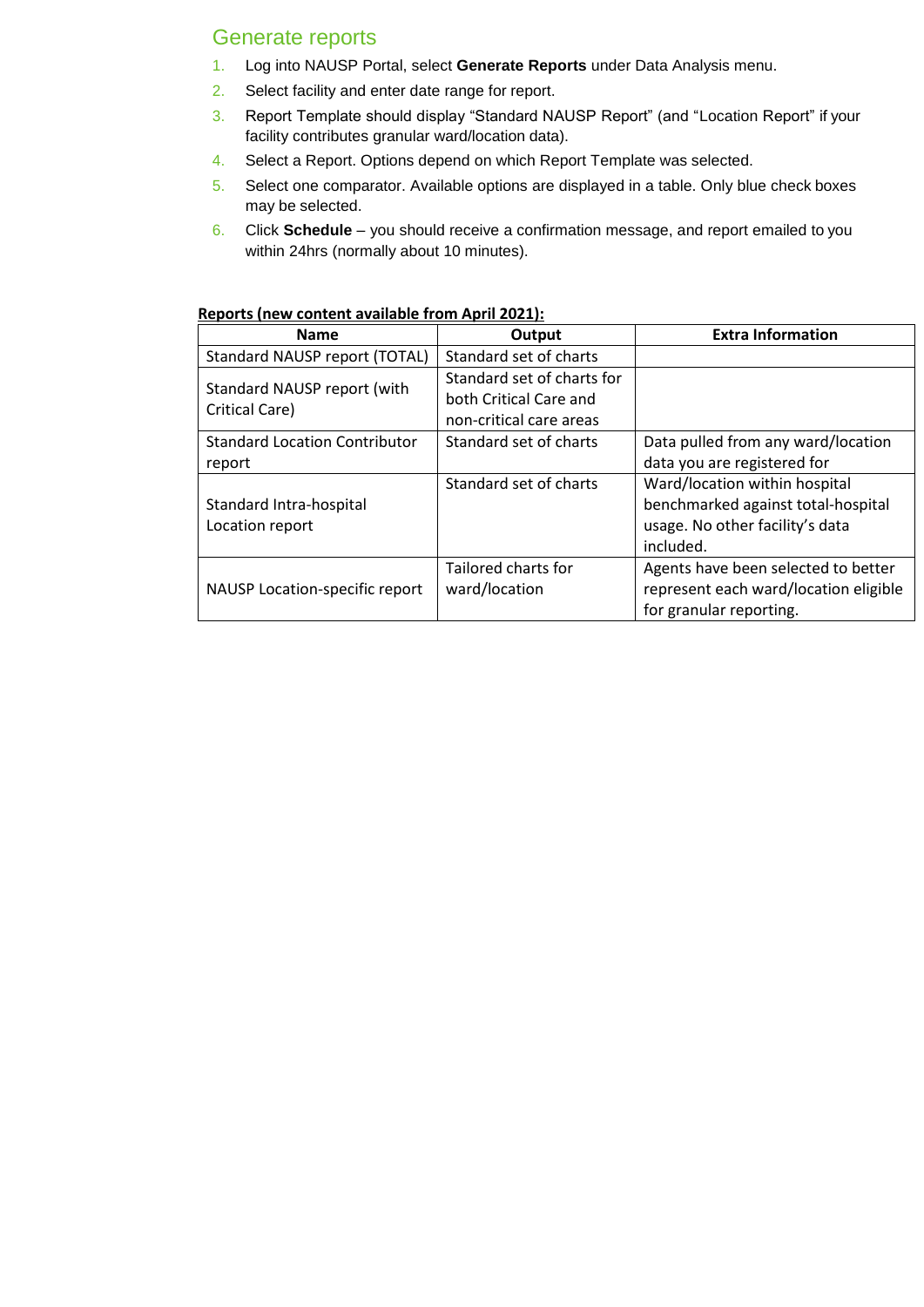## Extract rate calculations (data mining)

#### **Existing rate calculation**

- 1. Log into NAUSP Portal, select **Rate Calculations** from the Data Analysis menu.
- 2. Locate desired rate calculation and click **Edit** button to view parameters
	- Click **Cancel** if content is correct
	- Edit and click **Save** if content requires change
- 3. Click on the **Run** paper plane icon to run a summary rate calculation. You should receive a confirmation message, and Excel file emailed to you within 24hrs (normally about 10 minutes).

#### **Create new rate calculation**

- 1. Log into NAUSP Portal, select **Rate Calculations** from the Data Analysis menu.
- 2. Click on blue **Create New Rate Calculation** button
- 3. Set parameters for the Rate Calculation (name of rate calculation, ward/location of interest), date range and hospital).
	- ED and OT can only be extracted individually
	- Acute and subacute wards/locations cannot be combined (aggregated)
	- Total will extract all acute areas **except** ED and OT as an aggregate (i.e. total-hospital acute usage)
- 4. Comparators applicable to your facility will become available. Check any (or none) of these boxes.
- 5. Antimicrobials of interest select which WHO ATC, classes, agents or formulations you wish to look at. Please ensure you click the **Add** button after selecting your agent/s and that your selection is added to the list below the drop-down boxes.
- 6. **Antimicrobials Report Separately**  check or uncheck for individual or combined rates for the agents selected.
- 7. Select **Route of Administration** (default is all).
- 8. Period type options include monthly, quarterly, half yearly, yearly, or financial year.
- 9. Periods (for moving average (MA) output) options include 3- or 5-month moving average.
- 10. Click the **Save** button.
- 11. Click on the **paper plane icon** to run the Rate Calculation you should receive a confirmation message, and Excel file emailed to you within 24hrs (normally about 10 minutes).